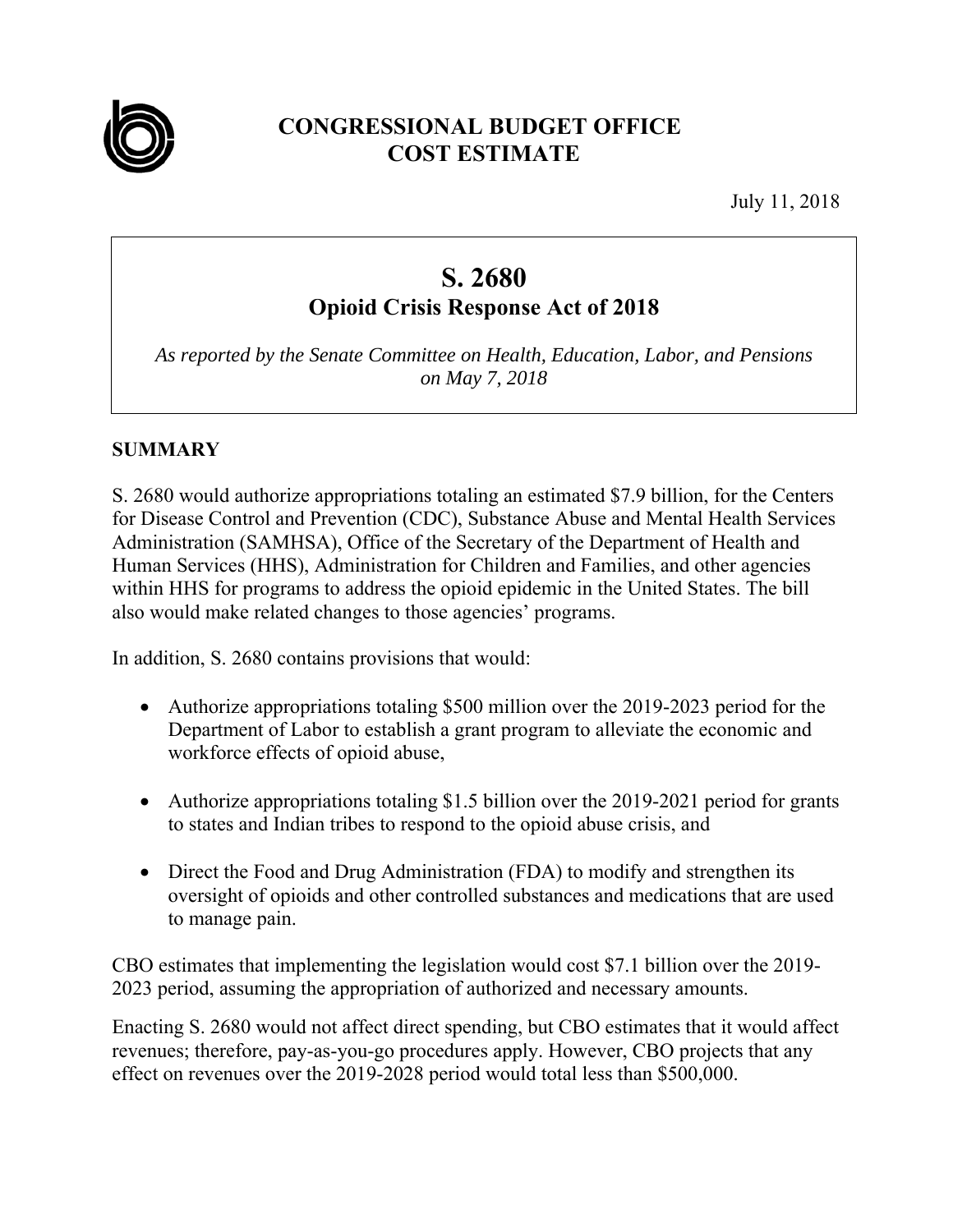CBO estimates that enacting S. 2680 would not increase net direct spending and not significantly increase on-budget deficits in any of the four consecutive 10-year periods beginning in 2029.

Title III of S. 2680 would impose a private-sector mandate as defined in the Unfunded Mandates Reform Act (UMRA) by permitting the Secretary of HHS to require drug developers and manufacturers to implement new drug-packaging and disposal systems. Because the effect of the new regulations on the regulated entities is uncertain, CBO cannot determine whether the aggregate cost of those requirements would exceed the annual threshold for private-sector mandates established in UMRA (\$160 million in 2018, adjusted annually for inflation).

The bill would not impose intergovernmental mandates as defined in UMRA.

# **ESTIMATED COST TO THE FEDERAL GOVERNMENT**

The effects of the legislation (shown in Table 1) fall primarily within budget functions 500 (education, training, employment, and social services) and 550 (health).

## **BASIS OF ESTIMATE**

For this estimate, CBO assumes that S. 2680 will be enacted late in 2018 and that authorized and estimated amounts will be appropriated each year. Outlay estimates are based on historical spending patterns for affected programs.

### **Spending Subject to Appropriation**

S. 2680 would authorize funding and modify programs, primarily within HHS, to address the opioid epidemic in the United States and to reduce the effects of substance abuse on the public health and welfare. CBO estimates that implementing S. 2680 would cost \$7.1 billion over the 2019-2023 period, assuming appropriation of authorized and estimated amounts. Of that total, \$4.8 billion would be spent from specifically authorized amounts. CBO estimated other authorization amounts using information from affected government agencies.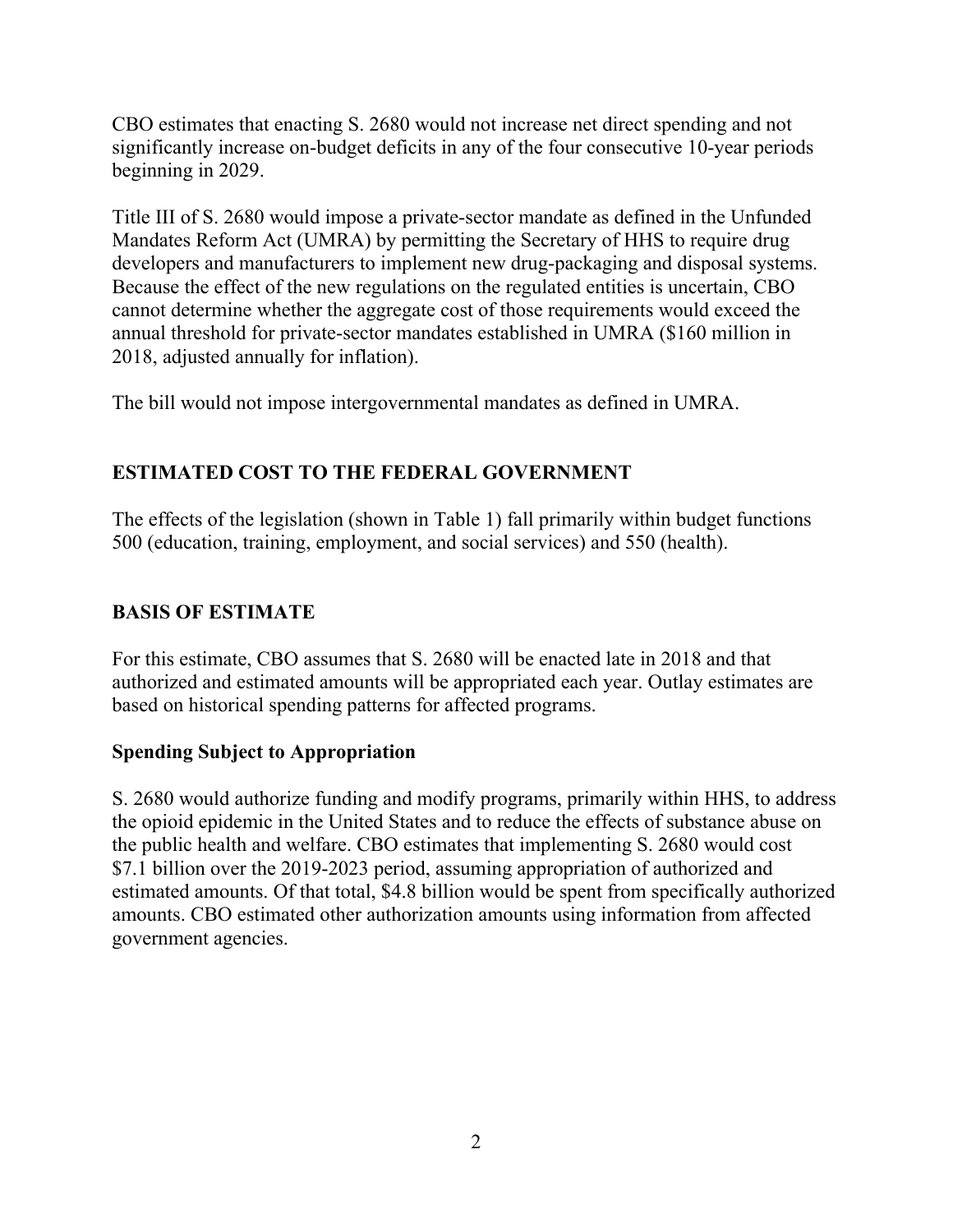|                                                                                                 | By Fiscal Year, in Millions of Dollars |              |                |                |                |                |                |  |  |  |  |
|-------------------------------------------------------------------------------------------------|----------------------------------------|--------------|----------------|----------------|----------------|----------------|----------------|--|--|--|--|
|                                                                                                 | 2018                                   | 2019         | 2020           | 2021           | 2022           | 2023           | 2019-<br>2023  |  |  |  |  |
| <b>INCREASES IN SPENDING SUBJECT TO APPROPRIATION</b>                                           |                                        |              |                |                |                |                |                |  |  |  |  |
| <b>Department of Health and Human Services</b><br>Centers for Disease Control and<br>Prevention |                                        |              |                |                |                |                |                |  |  |  |  |
| <b>Estimated Authorization Level</b><br><b>Estimated Outlays</b>                                | $\boldsymbol{0}$<br>$\theta$           | 576<br>213   | 579<br>487     | 580<br>553     | 588<br>571     | 589<br>581     | 2,911<br>2,406 |  |  |  |  |
| Substance Abuse and Mental Health<br>Services Administration <sup>a</sup>                       |                                        |              |                |                |                |                |                |  |  |  |  |
| <b>Estimated Authorization Level</b><br><b>Estimated Outlays</b>                                | $\boldsymbol{0}$<br>$\theta$           | 671<br>216   | 673<br>565     | 674<br>646     | 188<br>512     | 238<br>282     | 2,446<br>2,220 |  |  |  |  |
| Office of the Secretary<br><b>Estimated Authorization Level</b><br><b>Estimated Outlays</b>     | $\boldsymbol{0}$<br>$\theta$           | 411<br>133   | 410<br>344     | 409<br>393     | 409<br>405     | 409<br>409     | 2,048<br>1,684 |  |  |  |  |
| Administration for Children and<br>Families                                                     |                                        |              |                |                |                |                |                |  |  |  |  |
| <b>Authorization Level</b><br><b>Estimated Outlays</b>                                          | $\boldsymbol{0}$<br>$\Omega$           | 60<br>6      | 60<br>21       | 60<br>36       | 60<br>48       | 60<br>60       | 300<br>171     |  |  |  |  |
| Other HHS Programs<br><b>Estimated Authorization Level</b><br><b>Estimated Outlays</b>          | $\boldsymbol{0}$<br>$\boldsymbol{0}$   | 37<br>18     | 37<br>30       | 37<br>36       | 37<br>36       | 37<br>36       | 185<br>157     |  |  |  |  |
| Subtotal<br><b>Estimated Authorization Level</b><br><b>Estimated Outlays</b>                    | $\boldsymbol{0}$<br>$\theta$           | 1,756<br>585 | 1,758<br>1,448 | 1,761<br>1,664 | 1,283<br>1,572 | 1,333<br>1,368 | 7,890<br>6,638 |  |  |  |  |
| <b>Department of Labor</b><br><b>Authorization Level</b>                                        | $\boldsymbol{0}$                       | 100          | 100            | 100            | 100            | 100            | 500            |  |  |  |  |
| <b>Estimated Outlays</b>                                                                        | $\theta$                               | 62           | 89             | 96             | 97             | 98             | 442            |  |  |  |  |
| <b>Other Agencies</b><br><b>Estimated Authorization Level</b><br><b>Estimated Outlays</b>       | $\boldsymbol{0}$<br>$\theta$           | *<br>*       | ∗<br>$\ast$    | ∗<br>$\ast$    | *<br>$\ast$    | *<br>$\ast$    | *<br>∗         |  |  |  |  |
| <b>Total Increases</b><br><b>Estimated Authorization Level</b><br><b>Estimated Outlays</b>      | $\boldsymbol{0}$<br>$\theta$           | 1,856<br>647 | 1,858<br>1,537 | 1,861<br>1,760 | 1,383<br>1,669 | 1,433<br>1,466 | 8,390<br>7,080 |  |  |  |  |

### **TABLE 1. BUDGETARY EFFECTS OF S. 2680, THE OPIOID CRISIS RESPONSE ACT OF 2018**

**Continued**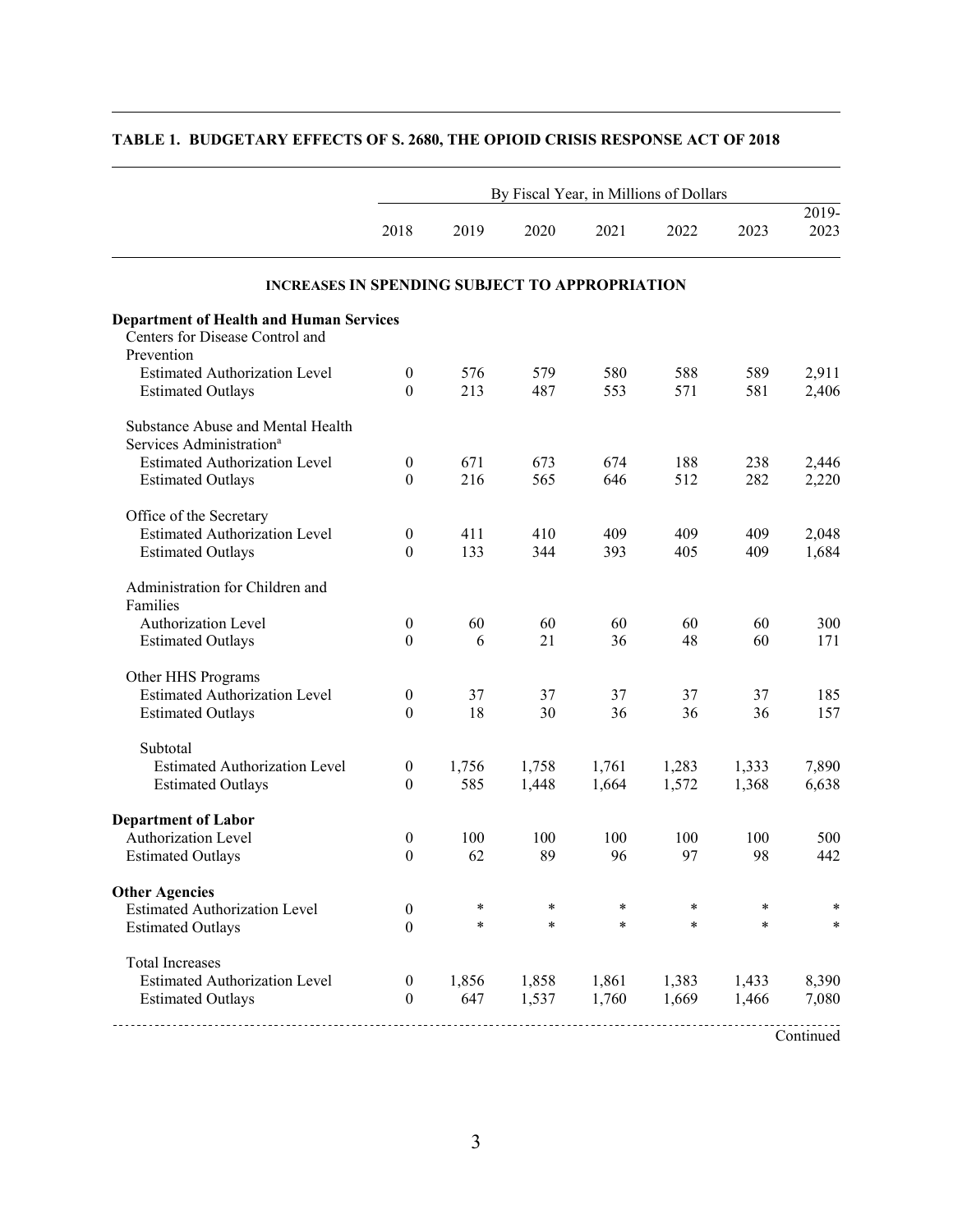#### **TABLE 1. Continued**

|                           |          | By Fiscal Year, in Millions of Dollars |        |        |      |        |               |  |  |  |  |  |
|---------------------------|----------|----------------------------------------|--------|--------|------|--------|---------------|--|--|--|--|--|
|                           | 2018     | 2019                                   | 2020   | 2021   | 2022 | 2023   | 2019-<br>2023 |  |  |  |  |  |
|                           |          | <b>CHANGES IN REVENUES</b>             |        |        |      |        |               |  |  |  |  |  |
| <b>Estimated Revenues</b> | $\theta$ | $\ast$                                 | $\ast$ | $\ast$ | *    | $\ast$ | *             |  |  |  |  |  |

Components may not sum to totals because of rounding.

 $HHS = Department of Health and Human Services; * = between -$500,000 and $500,000.$ 

a. Reflects estimated spending for funds authorized under section 101 for grants to states to respond to the opioid crisis.

Assuming appropriation action consistent with the bill, CBO estimates that over the 2019-2023 period:

- Provisions administered by CDC would cost \$2.4 billion,
- Provisions administered by SAMHSA would cost \$2.2 billion,
- Provisions implemented by the Office of the Secretary of HHS would cost \$1.7 billion,
- Provisions administered by the Administration for Children and Families would cost \$171 million,
- Provisions affecting discretionary spending by other HHS programs would cost \$157 million,
- Provisions administered by the Department of Labor would cost \$442 million, and
- Provisions affecting discretionary spending by other federal agencies would cost less than \$500,000.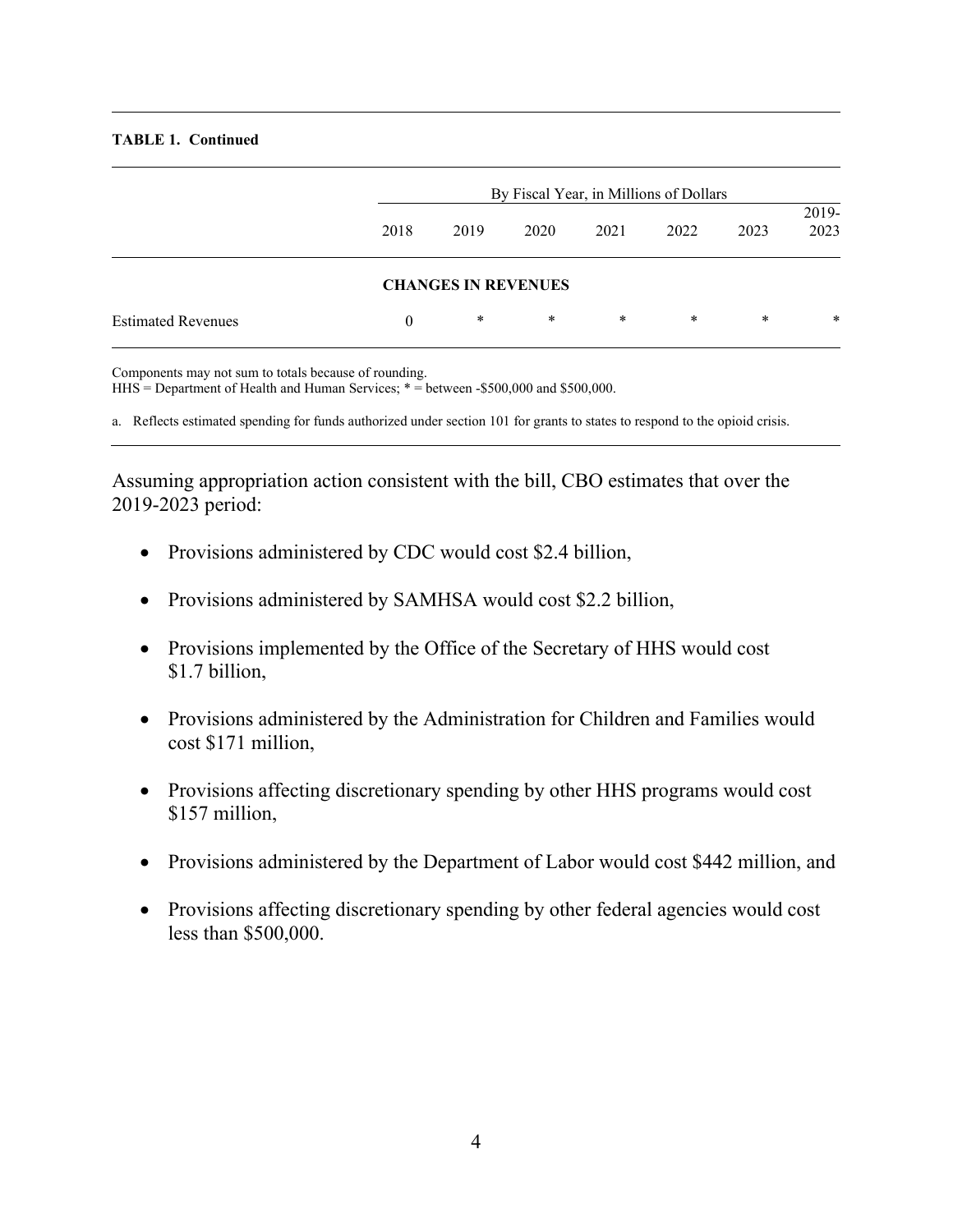Table 2 provide more detail on spending subject to appropriation by title.

| TABLE 2.   AUTHORIZATIONS OF APPROPRIATIONS IN S. 2680, THE OPIOID CRISIS RESPONSE |
|------------------------------------------------------------------------------------|
| <b>ACT OF 2018</b>                                                                 |

|                                                                                                               |                  |                |                | By Fiscal Year, in Millions of Dollars |                          |                          |               |
|---------------------------------------------------------------------------------------------------------------|------------------|----------------|----------------|----------------------------------------|--------------------------|--------------------------|---------------|
|                                                                                                               | 2018             | 2019           | 2020           | 2021                                   | 2022                     | 2023                     | 2019-<br>2023 |
| <b>INCREASES IN SPENDING SUBJECT TO APPROPRIATION</b>                                                         |                  |                |                |                                        |                          |                          |               |
| <b>Title I, Reauthorization of Cures Funding</b>                                                              |                  |                |                |                                        |                          |                          |               |
| State Response to the Opioid Abuse<br>Crisis                                                                  |                  |                |                |                                        |                          |                          |               |
| Authorization Level                                                                                           | $\mathbf{0}$     | 500            | 500            | 500                                    | $\mathbf{0}$             | $\theta$                 | 1,500         |
| <b>Estimated Outlays</b>                                                                                      | $\theta$         | 160            | 420            | 480                                    | 335                      | 80                       | 1,475         |
| Title II, Research and Innovation<br>Advancing Research Opportunities at<br>the National Institutes of Health |                  |                |                |                                        |                          |                          |               |
| <b>Estimated Authorization Level</b>                                                                          | $\boldsymbol{0}$ | 2              | 3              | 3                                      | 3                        | 3                        | 13            |
| <b>Estimated Outlays</b>                                                                                      | $\theta$         | 1              | $\overline{2}$ | $\overline{2}$                         | 3                        | 3                        | 10            |
| Title III, Medical Products and Controlled Substances Safety<br>First Responder Training <sup>a</sup>         |                  |                |                |                                        |                          |                          |               |
| <b>Authorization Level</b>                                                                                    | $\boldsymbol{0}$ | 24             | 24             | 24                                     | 36                       | 36                       | 144           |
| <b>Estimated Outlays</b>                                                                                      | $\Omega$         | 8              | 20             | 23                                     | 28                       | 34                       | 113           |
| Expand the FDA's Regulatory<br>Authority                                                                      |                  |                |                |                                        |                          |                          |               |
| <b>Estimated Authorization Level</b>                                                                          | $\boldsymbol{0}$ | $\overline{4}$ | 4              | 4                                      | 4                        | 4                        | 21            |
| <b>Estimated Outlays</b>                                                                                      | $\theta$         | 3              | 4              | $\overline{\mathcal{A}}$               | $\overline{\mathcal{L}}$ | $\overline{\mathcal{L}}$ | 20            |
| Other Provisions                                                                                              |                  |                |                |                                        |                          |                          |               |
| <b>Estimated Authorization Level</b>                                                                          | $\boldsymbol{0}$ | *              | ∗              | $\boldsymbol{0}$                       | $\mathbf{0}$             | $\mathbf{0}$             | *             |
| <b>Estimated Outlays</b>                                                                                      | $\Omega$         | *              | $\ast$         | $\Omega$                               | $\theta$                 | $\Omega$                 | $\ast$        |
| Subtotal, Title III                                                                                           |                  |                |                |                                        |                          |                          |               |
| <b>Estimated Authorization Level</b>                                                                          | $\boldsymbol{0}$ | 28             | 28             | 28                                     | 40                       | 40                       | 165           |
| <b>Estimated Outlays</b>                                                                                      | $\mathbf{0}$     | 11             | 24             | 27                                     | 32                       | 38                       | 133           |
|                                                                                                               |                  |                |                |                                        |                          |                          | Continued     |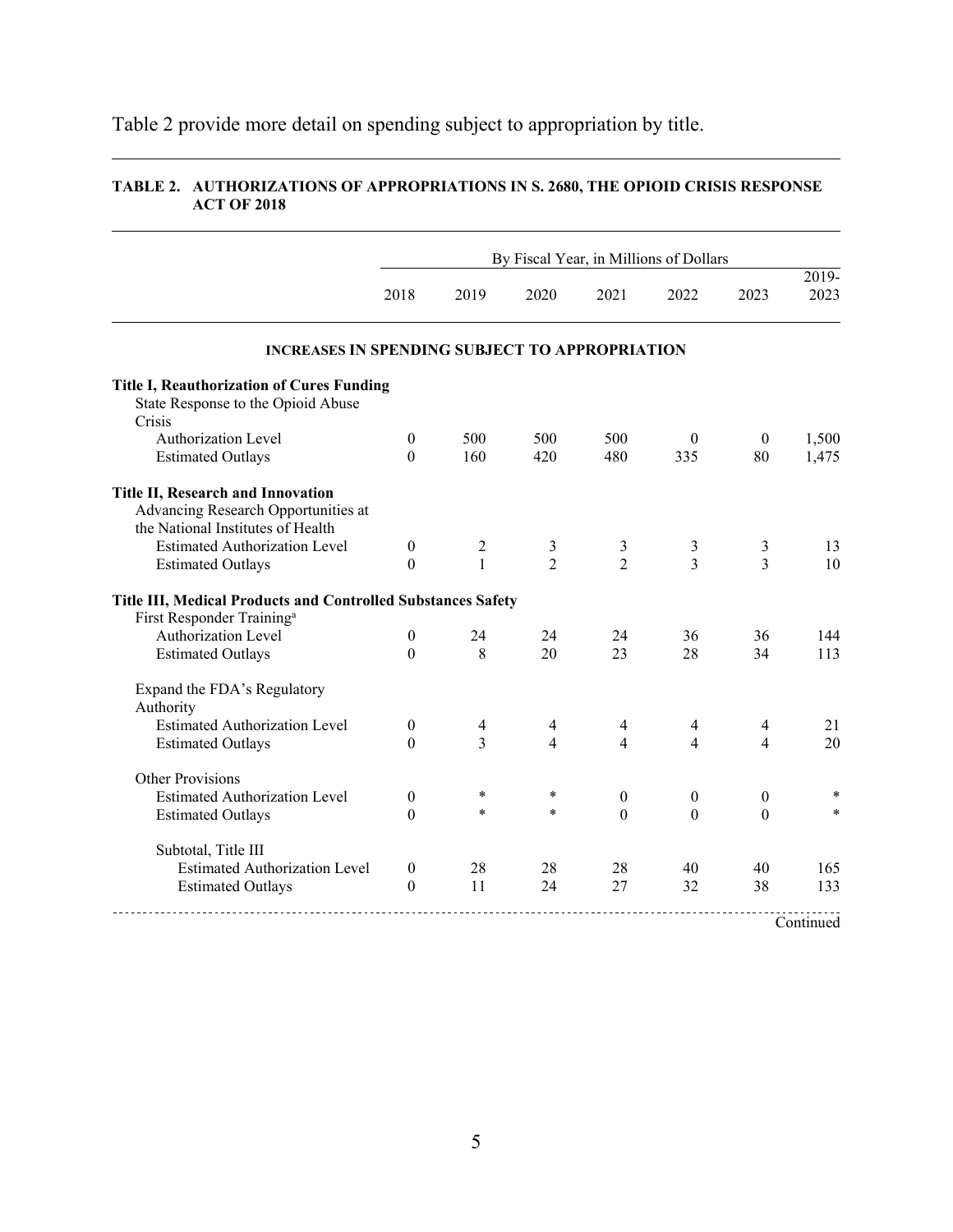#### **TABLE 2. Continued**

|                                                                   |                  |      | By Fiscal Year, in Millions of Dollars |      |             |             |                           |
|-------------------------------------------------------------------|------------------|------|----------------------------------------|------|-------------|-------------|---------------------------|
|                                                                   | 2018             | 2019 | 2020                                   | 2021 | 2022        | 2023        | $\overline{2019}$<br>2023 |
| <b>Title IV, Treatment and Recovery</b>                           |                  |      |                                        |      |             |             |                           |
| Supporting Coordination and                                       |                  |      |                                        |      |             |             |                           |
| Continuation of Care for Drug                                     |                  |      |                                        |      |             |             |                           |
| <b>Overdose Patients</b>                                          |                  |      |                                        |      |             |             |                           |
| <b>Authorization Level</b>                                        | $\mathbf{0}$     | 400  | 400                                    | 400  | 400         | 400         | 2,000                     |
| <b>Estimated Outlays</b>                                          | $\theta$         | 128  | 336                                    | 384  | 396         | 400         | 1,644                     |
| Addressing Economic and Workforce<br>Effects of the Opioid Crisis |                  |      |                                        |      |             |             |                           |
| Authorization Level                                               | $\boldsymbol{0}$ | 100  | 100                                    | 100  | 100         | 100         | 500                       |
| <b>Estimated Outlays</b>                                          | $\boldsymbol{0}$ | 62   | 89                                     | 96   | 97          | 98          | 442                       |
| Plans of Safe Care                                                |                  |      |                                        |      |             |             |                           |
| <b>Authorization Level</b>                                        | $\boldsymbol{0}$ | 60   | 60                                     | 60   | 60          | 60          | 300                       |
| <b>Estimated Outlays</b>                                          | $\Omega$         | 6    | 21                                     | 36   | 48          | 60          | 171                       |
|                                                                   |                  |      |                                        |      |             |             |                           |
| SAMHSA-Administered Programs                                      |                  |      |                                        |      |             |             |                           |
| <b>Estimated Authorization Level</b>                              | $\boldsymbol{0}$ | 68   | 68                                     | 68   | 69          | 69          | 343                       |
| <b>Estimated Outlays</b>                                          | $\boldsymbol{0}$ | 23   | 57                                     | 65   | 68          | 69          | 281                       |
| Loan Repayment for Substance-Use-                                 |                  |      |                                        |      |             |             |                           |
| <b>Disorder Treatment Providers</b>                               |                  |      |                                        |      |             |             |                           |
| <b>Authorization Level</b>                                        | $\boldsymbol{0}$ | 25   | 25                                     | 25   | 25          | 25          | 125                       |
| <b>Estimated Outlays</b>                                          | $\theta$         | 12   | 21                                     | 24   | 25          | 25          | 106                       |
| Other Provisions                                                  |                  |      |                                        |      |             |             |                           |
| <b>Estimated Authorization Level</b>                              | $\boldsymbol{0}$ | 9    | 9                                      | 9    | 9           | 9           | 45                        |
| <b>Estimated Outlays</b>                                          | $\boldsymbol{0}$ | 3    | 8                                      | 9    | $\mathbf Q$ | $\mathbf Q$ | 37                        |
|                                                                   |                  |      |                                        |      |             |             |                           |
| Subtotal, Title IV                                                |                  |      |                                        |      |             |             |                           |
| <b>Estimated Authorization Level</b>                              | $\boldsymbol{0}$ | 663  | 663                                    | 663  | 663         | 663         | 3,313                     |
| <b>Estimated Outlays</b>                                          | $\boldsymbol{0}$ | 234  | 532                                    | 614  | 642         | 660         | 2,682                     |
|                                                                   |                  |      |                                        |      |             |             | Continued                 |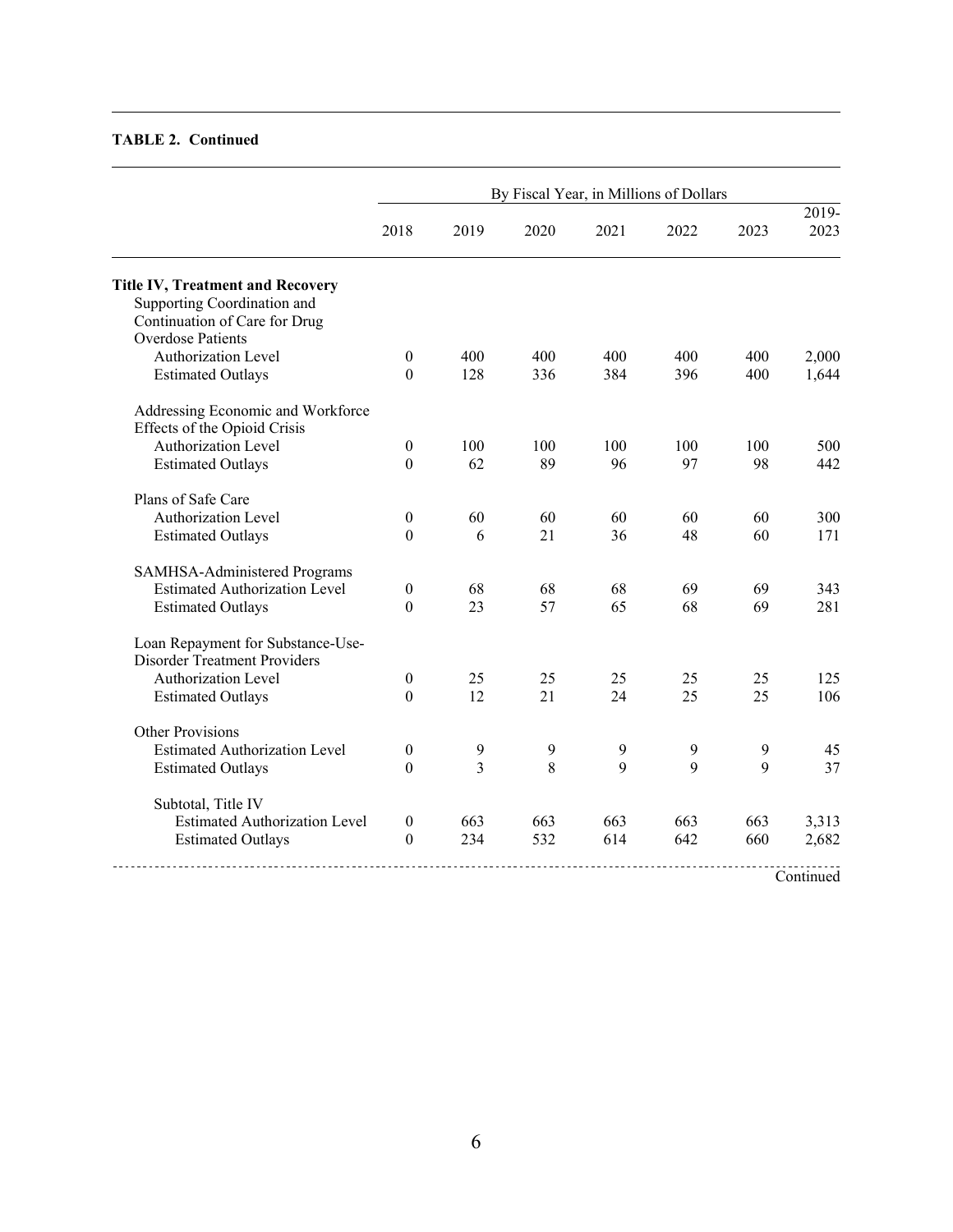#### **TABLE 2. Continued**

|                                                                                          | By Fiscal Year, in Millions of Dollars |                  |                  |                  |          |          |               |  |  |  |  |
|------------------------------------------------------------------------------------------|----------------------------------------|------------------|------------------|------------------|----------|----------|---------------|--|--|--|--|
|                                                                                          | 2018                                   | 2019             | 2020             | 2021             | 2022     | 2023     | 2019-<br>2023 |  |  |  |  |
| <b>Title V, Prevention</b><br>Preventing Controlled-Substances<br>Overdoses              |                                        |                  |                  |                  |          |          |               |  |  |  |  |
| <b>Authorization Level</b>                                                               | $\boldsymbol{0}$                       | 486              | 486              | 486              | 486      | 486      | 2,430         |  |  |  |  |
| <b>Estimated Outlays</b>                                                                 | $\boldsymbol{0}$                       | 180              | 410              | 465              | 476      | 481      | 2,012         |  |  |  |  |
| <b>Improving Trauma Support Services</b><br>and Mental Health in Educational<br>Settings |                                        |                  |                  |                  |          |          |               |  |  |  |  |
| <b>Estimated Authorization Level</b>                                                     | $\boldsymbol{0}$                       | 73               | 73               | 75               | 77       | 78       | 377           |  |  |  |  |
| <b>Estimated Outlays</b>                                                                 | $\boldsymbol{0}$                       | 23               | 62               | 71               | 75       | 77       | 308           |  |  |  |  |
| Prenatal and Postnatal Health<br><b>Estimated Authorization Level</b>                    | $\boldsymbol{0}$                       | 46               | 48               | 50               | 51       | 52       | 247           |  |  |  |  |
| <b>Estimated Outlays</b>                                                                 | $\theta$                               | 17               | 40               | 46               | 49       | 51       | 202           |  |  |  |  |
| Surveillance and Education<br>Regarding Certain Types of Infection                       |                                        |                  |                  |                  |          |          |               |  |  |  |  |
| Authorization Level<br><b>Estimated Outlays</b>                                          | $\boldsymbol{0}$<br>$\boldsymbol{0}$   | 40<br>15         | 40<br>34         | 40<br>38         | 40<br>39 | 40<br>40 | 200<br>166    |  |  |  |  |
| National Child Traumatic Stress<br>Initiative <sup>b</sup>                               |                                        |                  |                  |                  |          |          |               |  |  |  |  |
| <b>Authorization Level</b>                                                               | $\boldsymbol{0}$                       | 7                | 7                | 7                | 7        | 54       | 82            |  |  |  |  |
| <b>Estimated Outlays</b>                                                                 | $\theta$                               | $\overline{2}$   | 6                | 7                | 7        | 22       | 44            |  |  |  |  |
| NASPER Act Reauthorization <sup>c</sup>                                                  |                                        |                  |                  |                  |          |          |               |  |  |  |  |
| Authorization Level                                                                      | $\boldsymbol{0}$                       | $\boldsymbol{0}$ | $\boldsymbol{0}$ | $\boldsymbol{0}$ | 10       | 10       | 20            |  |  |  |  |
| <b>Estimated Outlays</b>                                                                 | $\boldsymbol{0}$                       | $\mathbf{0}$     | $\mathbf{0}$     | $\theta$         | 4        | 8        | 12            |  |  |  |  |
| <b>Other Provisions</b>                                                                  |                                        |                  |                  |                  |          |          |               |  |  |  |  |
| <b>Estimated Authorization Level</b>                                                     | $\boldsymbol{0}$                       | 10               | 10               | 10               | 6        | 6        | 42            |  |  |  |  |
| <b>Estimated Outlays</b>                                                                 | $\boldsymbol{0}$                       | 5                | 8                | 9                | 8        | 6        | 36            |  |  |  |  |
| Subtotal, Title IV                                                                       |                                        |                  |                  |                  |          |          |               |  |  |  |  |
| <b>Estimated Authorization Level</b>                                                     | $\boldsymbol{0}$                       | 662              | 665              | 667              | 677      | 727      | 3,397         |  |  |  |  |
| <b>Estimated Outlays</b>                                                                 | $\boldsymbol{0}$                       | 242              | 559              | 636              | 657      | 685      | 2,780         |  |  |  |  |
| Total                                                                                    |                                        |                  |                  |                  |          |          |               |  |  |  |  |
| <b>Estimated Authorization Level</b>                                                     | $\boldsymbol{0}$                       | 1,856            | 1,858            | 1,861            | 1,383    | 1,433    | 8,390         |  |  |  |  |
| <b>Estimated Outlays</b>                                                                 | $\boldsymbol{0}$                       | 647              | 1,537            | 1,760            | 1,669    | 1,466    | 7,080         |  |  |  |  |
|                                                                                          |                                        |                  |                  |                  |          |          |               |  |  |  |  |

Continued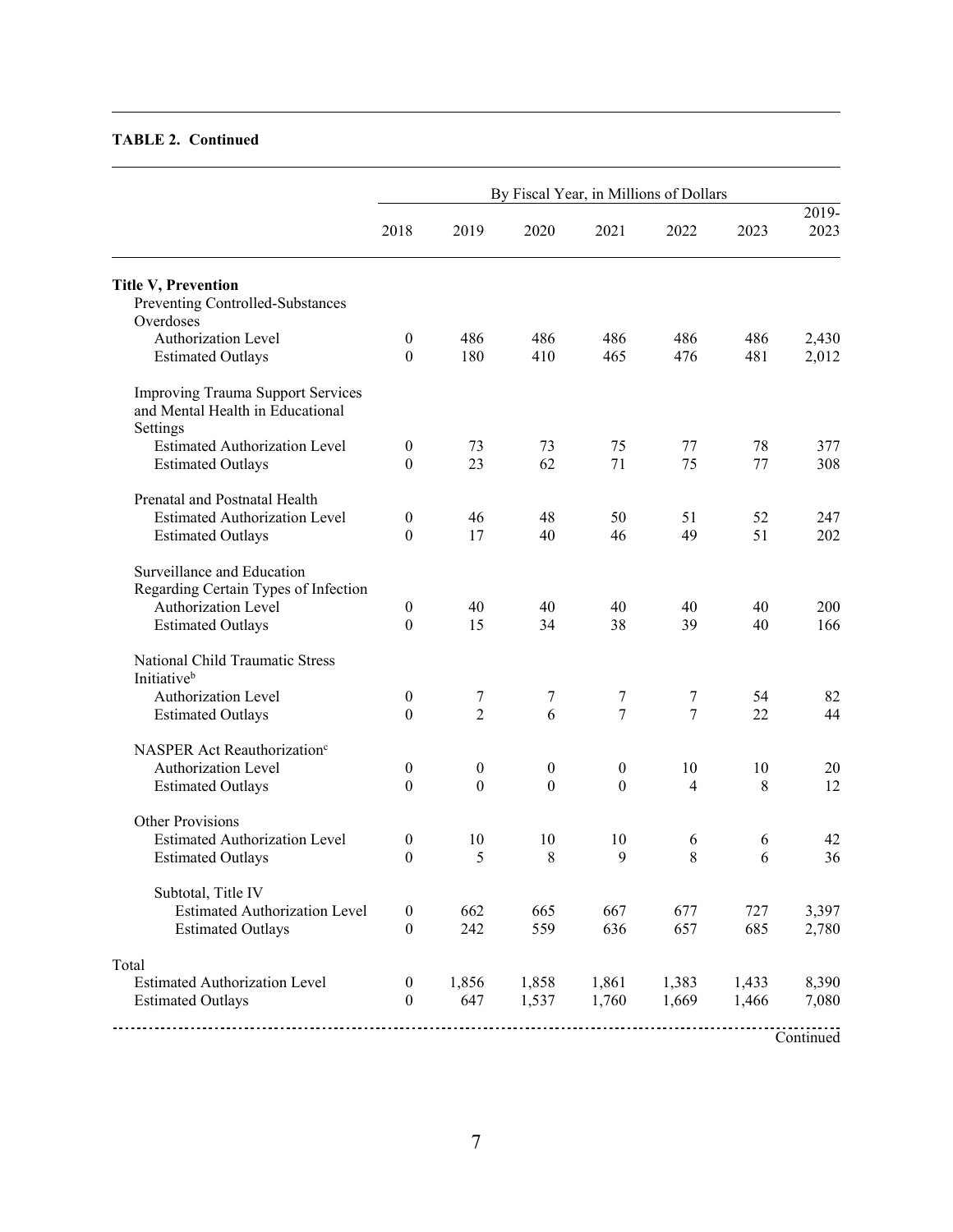#### **TABLE 2. Continued**

Components may not sum to totals because of rounding.

FDA = Food and Drug Administration; NASPER = National All Schedules Prescription Electronic Reporting; SAMHSA = Substance Abuse and Mental Health Services Administration; \* = between zero and \$500,000.

- a. Current law provides an annual authorization of appropriation of \$12 million for first responder training over the 2017-2021 period. S. 2680 would authorize an annual appropriation of \$36 million for the 2019-2023 period. Amounts shown reflect additional annual funding of \$24 million under S. 2680 for the 2019-2021 period.
- b. Current law provides an annual authorization of appropriations of about \$47 million for the National Child Traumatic Stress Initiative over the 2018-2022 period. S. 2680 would authorize an annual appropriation of about \$54 million for the 2019-2023 period. Amounts shown reflect additional annual funding of about \$7 million under S. 2680 for the 2019-2022 period.
- c. Current law provides an annual authorization of appropriation of \$10 million for programs established under the NASPER Act through 2021. S. 2680 would authorize the appropriation of \$10 million for such programs through 2026.

**Title I, Reauthorization of Cures Funding.** Title I would reauthorize a grant program under the 21st Century Cures Act to help states address the opioid crisis. Section 101 would authorize the appropriation of \$500 million annually for 2019 through 2021 and extend the program to Indian tribes. It also would require the Secretary of HHS to provide technical assistance to state agencies and Indian tribes for those grants and to report annually to the Congress on grant activities. CBO estimates that implementing title I would cost \$1.5 billion over the 2019-2023 period, assuming the availability of appropriated funds.

**Title II, Research and Innovation.** Title II of S. 2680 would expand the scope of activities eligible for funding through the National Institutes of Health to include research on responses to public health threats. CBO anticipates that such a change would result in additional funding of research on substance abuse and the opioid epidemic beyond what is awarded under current law. CBO estimates that expanding the scope of research would increase the amounts awarded by roughly \$2 million to \$3 million annually over the 2019-2023 period, and that implementing title II would cost \$10 million over the 2019- 2023 period.

**Title III, Medical Products and Controlled Substances Safety.** Title III of S. 2680 would extend and increase the authorizations of appropriations for a SAMHSAadministered grant program for training first responders, expand the FDA's regulatory authority over controlled substances, and require the Government Accountability Office to conduct certain studies. CBO estimates that implementing title III would cost \$133 million over the 2019-2023 period, assuming appropriation of the authorized and estimated amounts.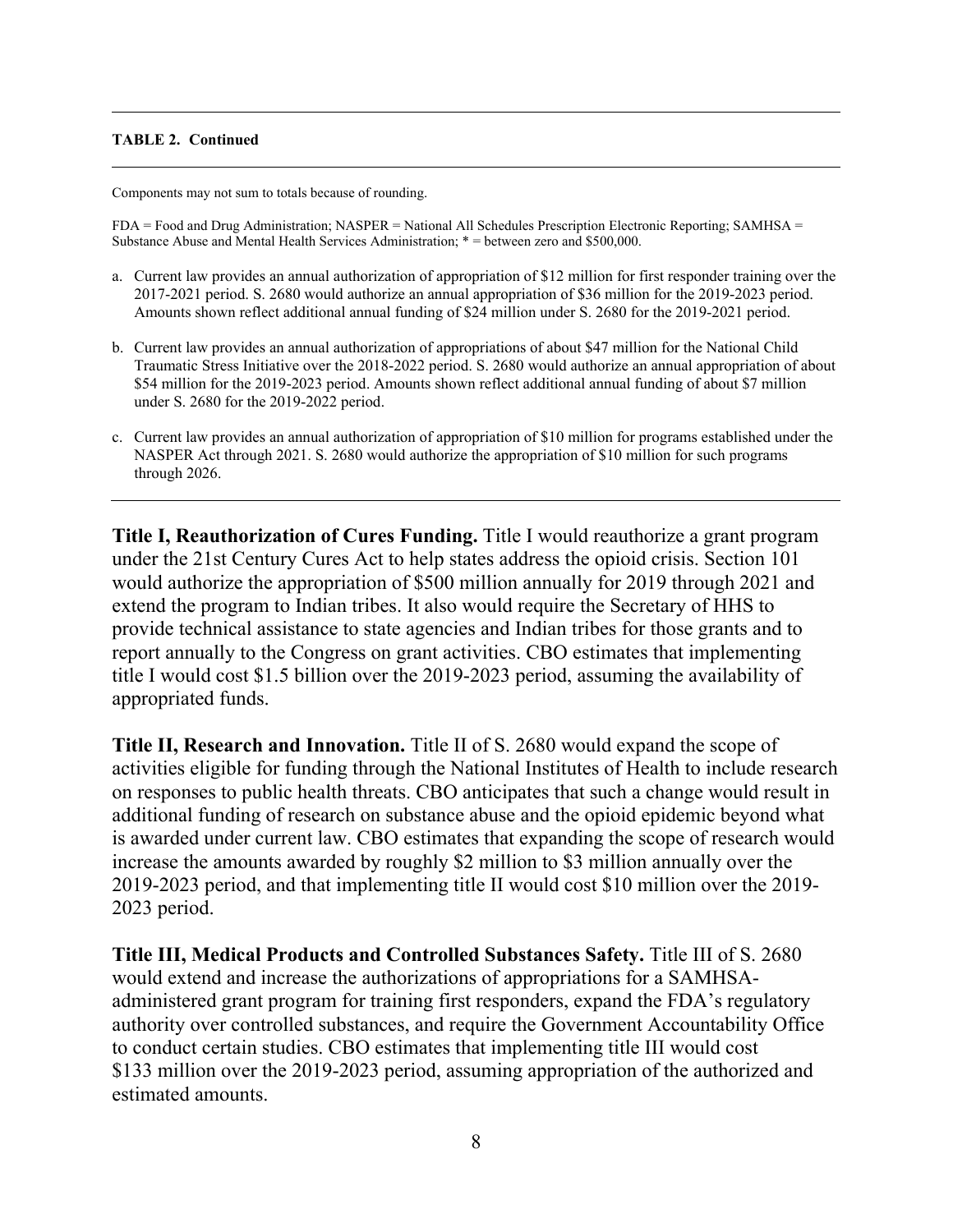*First Responder Training.* Section 306 would authorize the annual appropriation of \$36 million over the 2019-2023 period for a grant program to train first responders to respond opioid overdoses. Current law provides annual authorizations of appropriations of \$12 million for 2017 through 2021 for such program; S. 2680 would provide additional funding of \$24 million per year for 2019 through 2021. CBO estimates that implementing section 306 would cost \$113 million over the 2019-2023 period.

*Expand the FDA's Regulatory Authority.* Title III of S. 2680 would direct the FDA to coordinate efforts with U.S. Customs and Border Protection (CBP) to prohibit the entry of illegal drugs into the United States and would require the FDA to make new investments in facilities and technology. It also would expand the FDA's authority to restrict the importation of certain other drugs. In addition, the legislation would require the FDA to convene a public meeting and produce guidance to help address the challenges of developing nonaddictive medical products for treating pain and addiction. CBO estimates that implementing provisions relating to the FDA's regulatory authority would cost \$20 million over the 2019-2023 period; assuming appropriation of the necessary funds, spending would be as follows:

- \$10 million under section 303 for operating costs and expenses necessary to improve the FDA's ability to identify illegal drug imports and to enhance coordination with CBP at international mail facilities,
- \$8 million under section 305 for personnel costs and related expenses to support enhanced FDA authority to restrict entry into the United States of certain packages that contain controlled substances, and
- \$2 million under section 301 for administrative costs associated with conducting a public meeting and with producing guidance documents for industry.

*Other Provisions.* Other provisions of title III would require the Government Accountability Office to study the use and disposal of controlled substances in the homes of hospice patients and to assess access to and potential diversion of injected or implanted controlled substances. CBO estimates that implementing those provisions would cost less than \$500,000 over the 2019-2023 period.

**Title IV, Treatment and Recovery.** Title IV of S. 2680 would establish a variety of programs through HHS and the Department of Labor to focus on substance abuse treatment and recovery. CBO estimates that implementing title IV would cost \$2.7 billion over the 2019-2023 period, assuming appropriation of the authorized and estimated amounts.

*Supporting Coordination and Continuation of Care for Drug Overdose Patients.* Section 402 of title IV would direct the Secretary of HHS to develop best practices for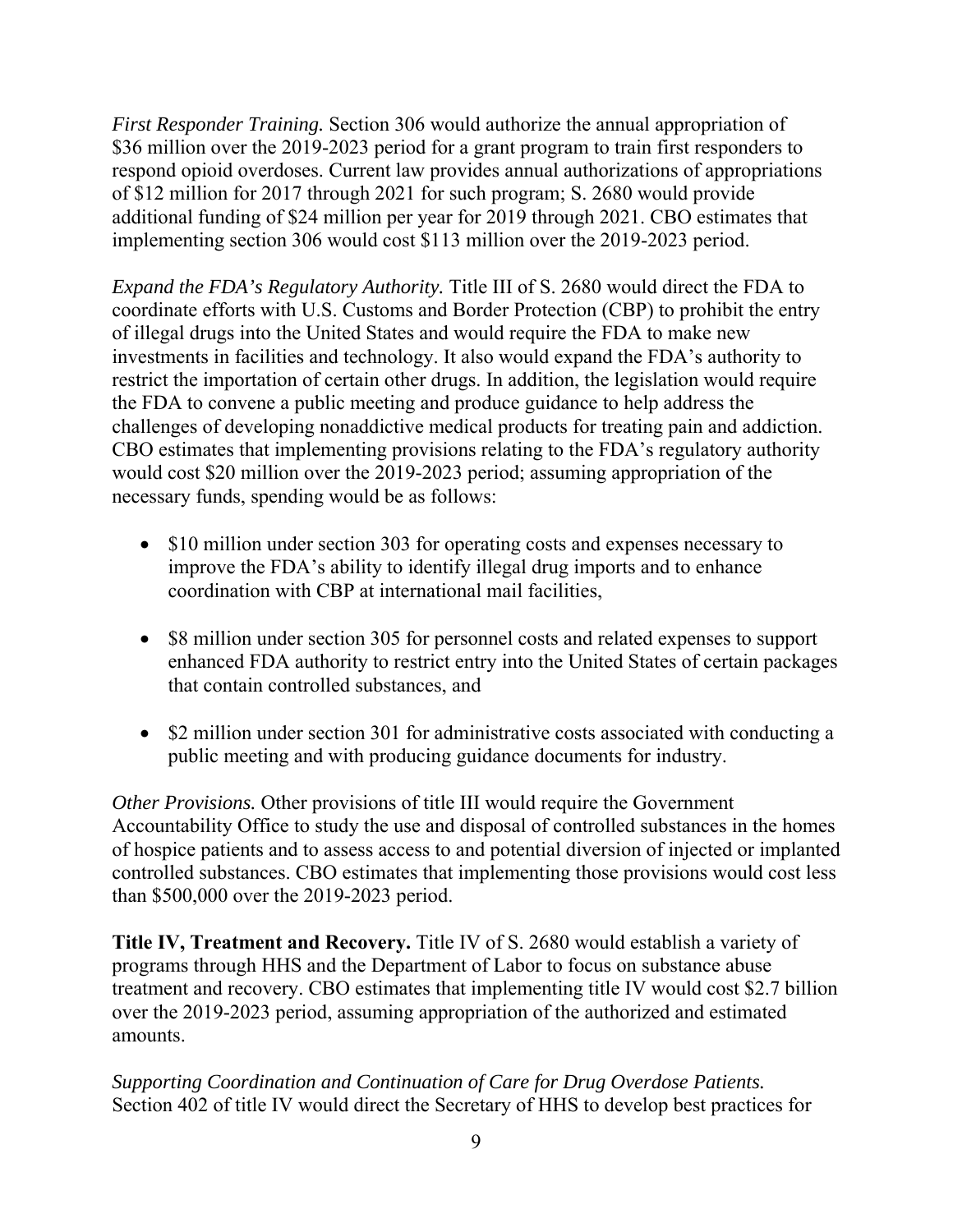the treatment of drug overdose survivors and establish a grant program to fund medical care and peer support for them. Grants would be awarded to state alcohol or drug agencies or certain health care providers, with preference given to projects in states where there are high death rates from drug overdose and certain types of hospitals located in rural areas.

Using data provided by HHS, CBO estimated both the number of states with higher than average overdose rates and the number of preferred health care providers that would be eligible for grants under section 402. It also analyzed average grant amounts made by SAMHSA for opioid research programs authorized under the Comprehensive Addiction and Recovery Act of 2016. Using that information, CBO estimates that about 400 grantees annually would receive about \$1 million each, on average. Based on historical spending patterns for similar activities, CBO estimates that implementing section 402 would cost \$1.6 billion over the 2019-2023 period, assuming appropriation of the necessary funds.

*Addressing Economic and Workforce Effects of the Opioid Crisis.* Section 410 would direct the Department of Labor to make grants to workforce agencies or tribal entities in the states, U.S. territories, and the District of Columbia, to address the economic and workforce effects associated with high rates of substance use disorders. Such activities include employment and training services and outpatient treatment and recovery for workers affected by the opioid crisis. The legislation would authorize the appropriation of \$100 million each year for fiscal years 2019 through 2023. CBO estimates that implementing that provision would cost \$442 million over the 2019-2023 period.

*Plans of Safe Care.* The legislation would authorize the appropriation of \$60 million annually over the 2019-2023 period for state grants administered by the Administration for Children and Families to help health care and child welfare entities develop and implement plans of safe care. A plan of safe care addresses the needs of an infant affected by substance abuse, including the needs of family or caregivers, to ensure their safety and well-being after the infant has been released from the care of health providers. Under current law, states run monitoring programs to assess whether local entities are providing appropriate services in accordance with the plans of safe care. CBO estimates that the cost of the grant program would be \$171 million over the 2019-2023 period.

*SAMHSA-Administered Programs.* Title IV contains several provisions that would expand SAMHSA's efforts to help individuals, families, and communities affected by the opioid epidemic. The legislation would direct the agency to provide grants; establish technical assistance centers; and publish best practices on substance abuse prevention, treatment, and recovery. CBO estimates that implementing those provisions would cost \$281 million over the 2019-2023 period; assuming appropriation of the authorized and necessary funds, spending would be as follows: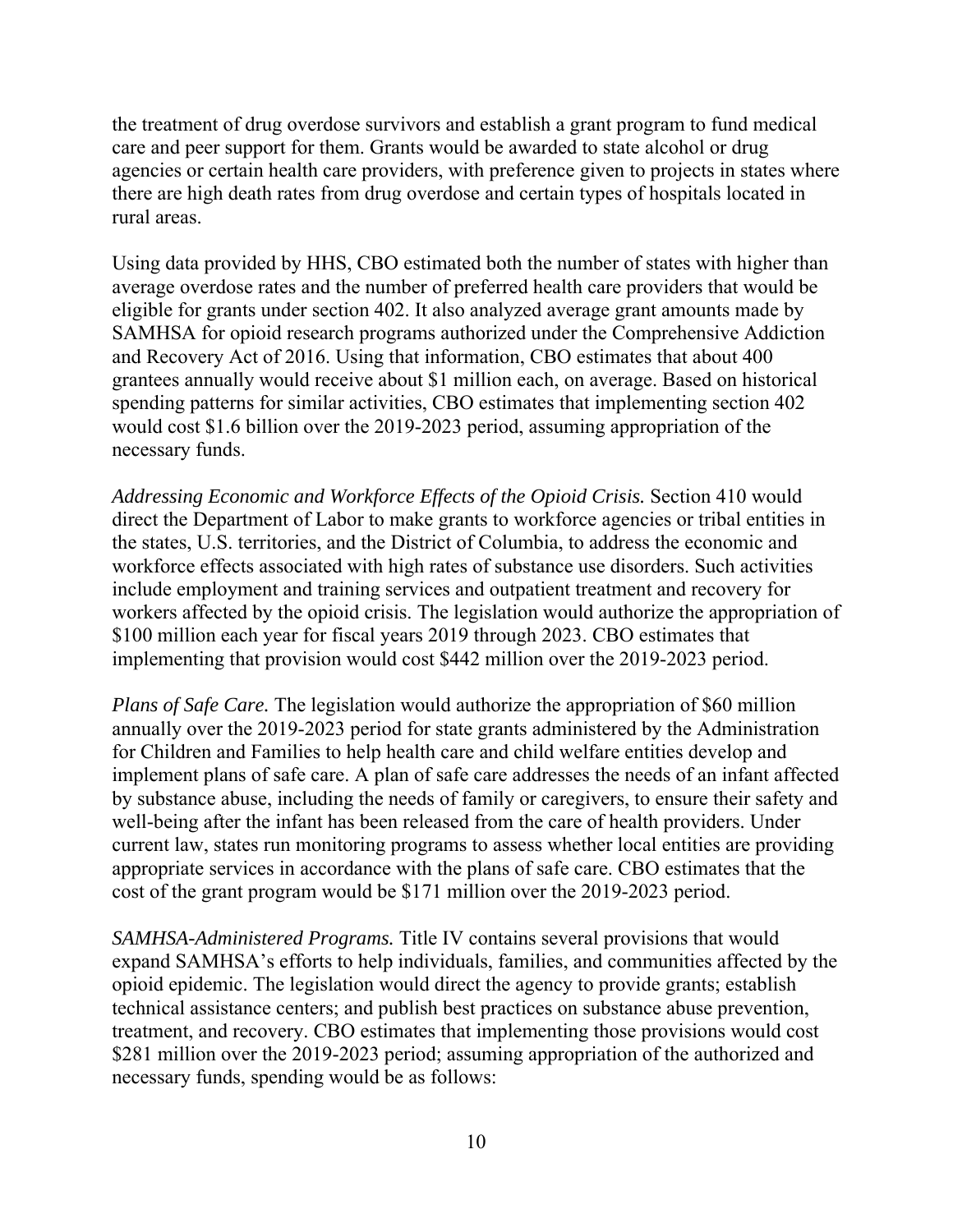- \$124 million to reauthorize a grant program for residential treatment of pregnant and postpartum women and their children that includes health care, mental health services, and substance abuse counseling. (The bill would authorize an annual appropriation of \$30 million for the 2019-2023 period);
- \$66 million to establish an initiative to support substance abuse prevention, treatment, and recovery services for children, adolescents, and young adults;
- \$41 million to administer a new grant program to support comprehensive opioid recovery centers. (The bill would authorize an annual appropriation of \$10 million for the 2019-2023 period);
- \$29 million to establish a technical assistance center to provide training and other resources to organizations that offer peer support services related to substance abuse disorders;
- \$21 million to reauthorize a grant program to support recovery community organizations. (The bill would authorize an annual appropriation of \$5 million for the 2019-2023 period); and
- \$1 million for developing educational materials and implementing recommendations on pain management for pregnant women.

*Loan Repayment for Substance-Use-Disorder Treatment Providers.* S. 2680 would expand eligibility for the loan repayment program operated by the National Health Service Corps to include substance abuse counselors. The legislation would authorize the appropriation of \$25 million each year for the 2019-2023 period to fund loan repayment contracts. CBO estimates that implementing the provision would cost about \$106 million over the 2019-2023 period.

*Other Provisions.* Title IV of S. 2680 contains provisions that would require the Secretary of HHS to offer technical assistance to providers concerning pain management, make grants to certain hospitals for curricula development, and disseminate information related to opioid use and treatment. Taken together, CBO estimates, implementing those provisions would cost \$37 million over the 2019-2023 period; assuming appropriation of authorized and necessary funds, spending would be as follows:

• \$21 million to provide technical assistance (directly or through grants and contracts with public and private entities) to hospitals and other acute care facilities concerning alternatives to opioids for pain management. (The bill would authorize an annual appropriation of \$5 million for the 2019-2023 period);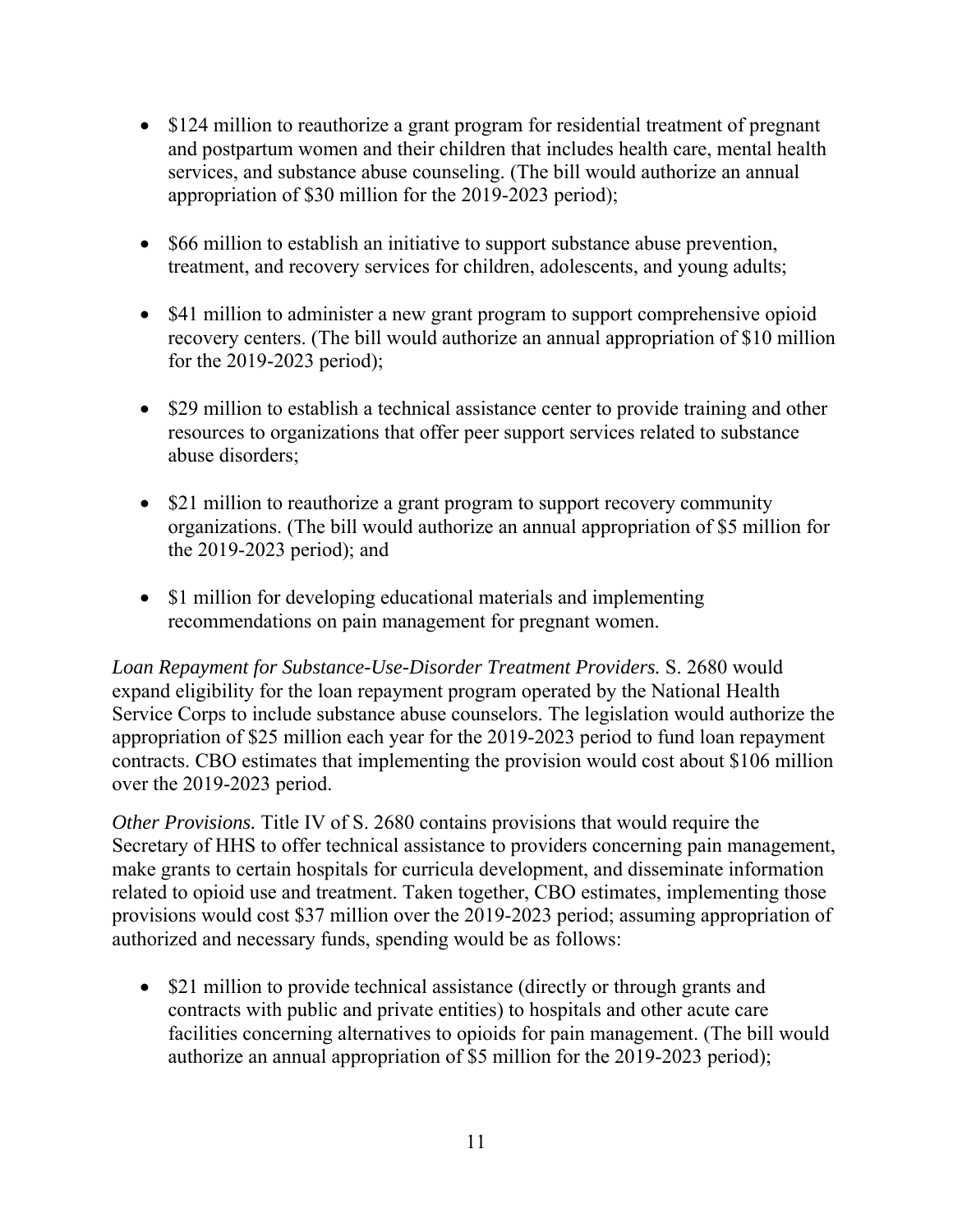- \$16 million to provide grants to accredited teaching hospitals and schools of allopathic or osteopathic medicine to support the development of curricula related to the treatment of substance use disorders. (The bill would authorize an annual appropriation of \$4 million for the 2019-2023 period), and
- \$1 million to produce a report on opioid use disorder during pregnancy and to develop and disseminate best practices and minimum standards for operating recovery housing (shared housing that incorporates peer support and services that promote recovery from substance use disorders).

**Title V, Prevention.** Title V of the bill would expand HHS programs to provide trauma support services, other interventions, and data collection and monitoring programs aimed at preventing substance abuse and treating mental health disorders. CBO estimates that implementing such provisions would cost \$2.8 billion over the 2019-2023 period, assuming appropriation of the authorized and estimated amounts.

*Preventing Controlled-Substance Overdoses.* Section 504 would allow CDC to expand data collection and analyses of controlled substances overdoses and provide technical assistance to states for those activities. Section 505 would allow CDC to expand programs for prescription drug monitoring and provide technical assistance and grants to states. The bill would authorize an annual appropriation of \$486 million for both sections and, CBO estimates, would cost \$2.0 billion over the 2019-2023 period.

*Improving Trauma Support Services and Mental Health in Educational Settings.* Section 514 of the bill would establish a grant program to facilitate student access to trauma support services. Based on spending patterns for similar programs, CBO estimates that implementation would cost about \$308 million over the 2019-2023 period.

*Prenatal and Postnatal Health.* Section 511 would require CDC to collect additional information—including family health histories and demographic data—and report on tobacco, alcohol, and substance abuse and among pregnant women. Based on funding for similar programs, CBO estimates that implementing section 511 would cost about \$202 million over the 2019-2023 period, assuming appropriation of the necessary funds.

*Surveillance and Education Regarding Certain Types of Infection.* Section 512 would allow CDC to provide education about and to perform surveillance of infections associated with illicit drug use. The bill would authorize an annual appropriation of \$40 million for fiscal years 2019 through 2023 and, CBO estimates, would cost \$166 million over the 2019-2023 period.

*National Child Traumatic Stress Initiative.* Section 515 of the bill would authorize the appropriation of about \$54 million each year over the 2019-2023 period for the National Child Traumatic Stress Initiative, a grant program aimed at developing treatments for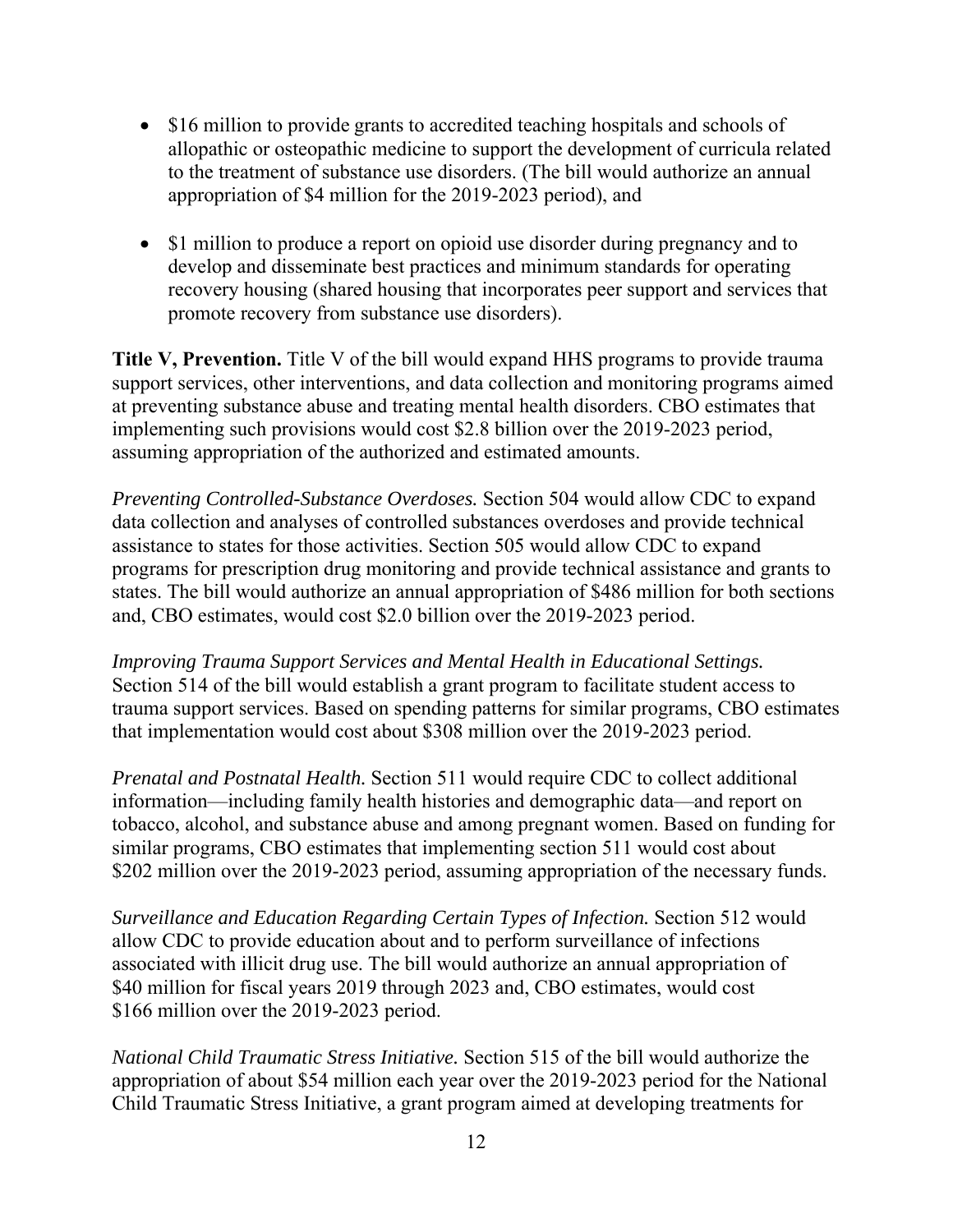children and adolescents who have experienced trauma. Current law provides annual authorizations of appropriations of \$47 million for the 2018-2022 period. S. 2680 would provide additional funding of \$7 million annually for 2019 through 2022. CBO estimates that the reauthorization would cost \$44 million over the 2019-2023 period.

*NASPER (National All Schedules Prescription Electronic Reporting) Act Reauthorization.* Section 507 would reauthorize a provision of the NASPER Act that provides funding to monitor controlled-substances in each state. S. 2680 would authorize the appropriation of \$10 million annually over the 2022-2026 period. CBO estimates that implementation would cost \$12 million over the 2019-2023 period with additional outlays occurring after 2023.

*Other Provisions.* Other provisions of title V would direct the Secretary of HHS to collect data, conduct research, and educate the public about opioid abuse, including issues related to childhood trauma. CBO estimates that implementing those provisions would cost \$36 million over the 2019-2023 period; assuming appropriation of the necessary funds, spending would be as follows:

- \$21 million to award grants or enter into cooperative agreements and contracts administered by the Health Resources and Services Administration with health professions schools, hospice programs, and other public and private entities to support education and training of health care professionals in pain management;
- \$9 million to monitor and collect data about trauma in children, youth, and adults through the Behavioral Risk Factor Surveillance System, Youth Risk Behavior Surveillance System, and other relevant public health surveys;
- \$4 million for education and awareness campaigns;
- \$1 million to create a task force on best practices for medical, social, and educational support services for children and their families who have experienced, or are at risk of experiencing, trauma; and
- \$1 million for the Secretary of HHS to study limits on prescribing opioids and to develop best practices for how health care providers should use and maintain medical records related to opioid use disorder while also preserving privacy.

### **REVENUES**

Section 305 would expand the FDA's authority to transfer packages offered for import and found to be in violation of the Controlled Substances Act, the Controlled Substances Import and Export Act, and the Federal Food, Drug, and Cosmetic Act (FDCA). The bill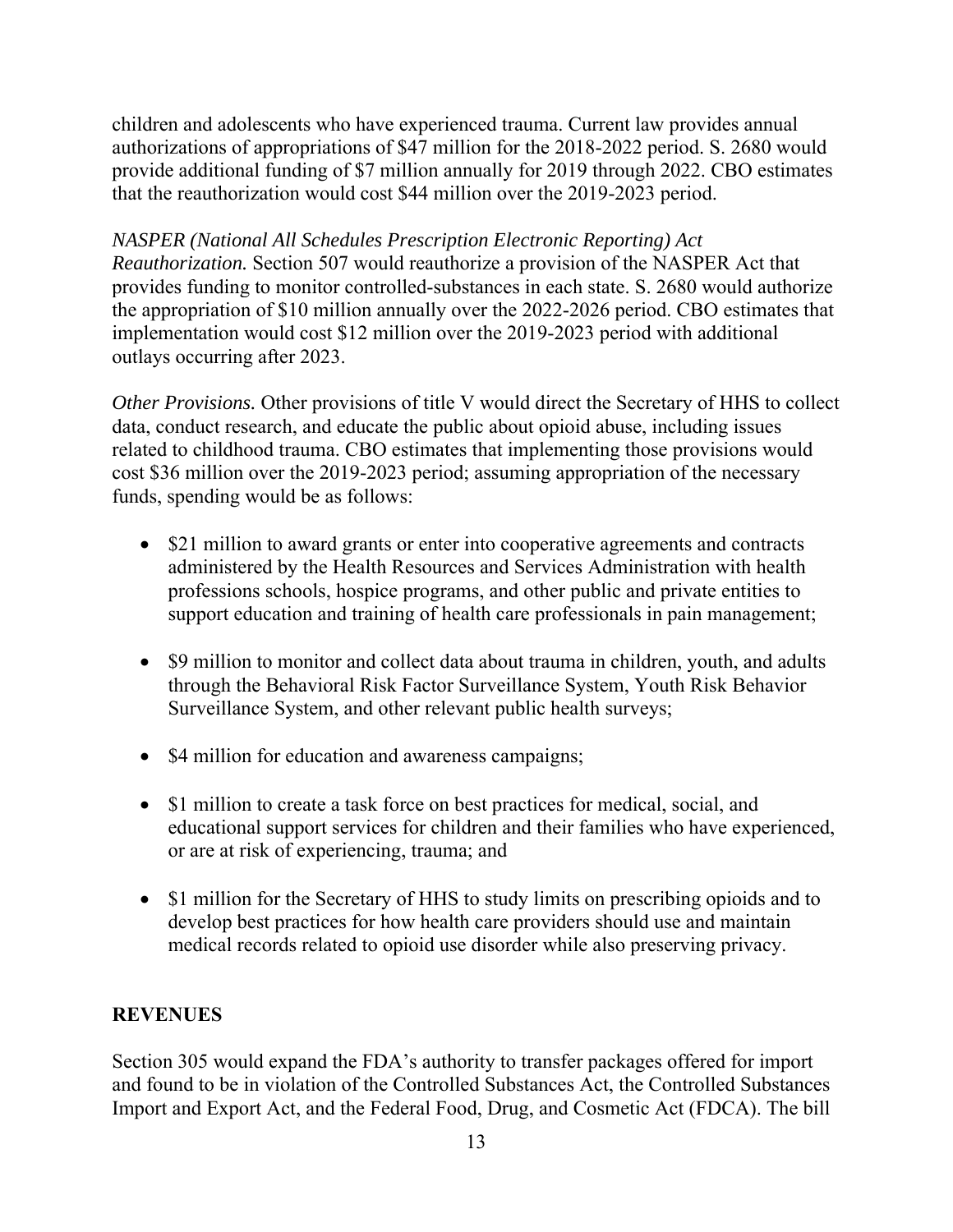would allow the FDA to transfer to CBP any packages that appear similar to packages found to be in violation. That action could reduce amounts collected in customs duties if the legislation resulted in fewer imports. CBO estimates that the provision would reduce revenues by less than \$500,000 over the 2018-2028 period.

The legislation also would subject more people to debarment under the FDCA for committing certain acts prohibited by federal law, thus increasing the potential for violations, and subsequently, the assessment of civil penalties. (Such penalties are recorded in the budget as revenues.) People newly subject to debarment would be prevented from importing products in the future, thus potentially reducing amounts collected from customs duties. CBO estimates that all of those effects would total less than \$500,000 over the 2018-2028 period.

In total, CBO estimates, enacting S. 2680 would not have a significant effect on revenues over the 2019-2028 period.

### **PAY-AS-YOU-GO CONSIDERATIONS**

The Statutory Pay-As-You-Go Act of 2010 establishes budget-reporting and enforcement procedures for legislation affecting direct spending or revenues. The changes in revenues that are subject to pay-as-you-go procedures are shown in Table 3.

#### **TABLE 3. CBO ESTIMATE OF PAY-AS-YOU-GO EFFECTS FOR S. 2680, AS REPORTED BY THE SENATE COMMITTEE ON HEALTH, EDUCATION, LABOR, AND PENSIONS ON MAY 7, 2018**

|                                              |      |      |      |      | By Fiscal Year, in Millions of Dollars |  |                         |  |             |          |          |           |            |
|----------------------------------------------|------|------|------|------|----------------------------------------|--|-------------------------|--|-------------|----------|----------|-----------|------------|
|                                              | 2018 | 2019 | 2020 | 2021 | 2022 2023 2024 2025 2026 2027 2028     |  |                         |  |             |          |          | 2023 2028 | 2018-2018- |
| <b>NET CHANGE IN THE DEFICIT</b>             |      |      |      |      |                                        |  |                         |  |             |          |          |           |            |
| Statutory Pay-As-You-Go Effect 0 0 0 0 0 0 0 |      |      |      |      |                                        |  | $\overline{\mathbf{0}}$ |  | $0\qquad 0$ | $\theta$ | $\theta$ | $\Omega$  | $\theta$   |

### **INCREASE IN LONG-TERM DIRECT SPENDING AND DEFICITS**

CBO estimates that enacting S. 2680 would not increase net direct spending and not significantly increase on-budget deficits in any of the four consecutive 10-year periods beginning in 2029.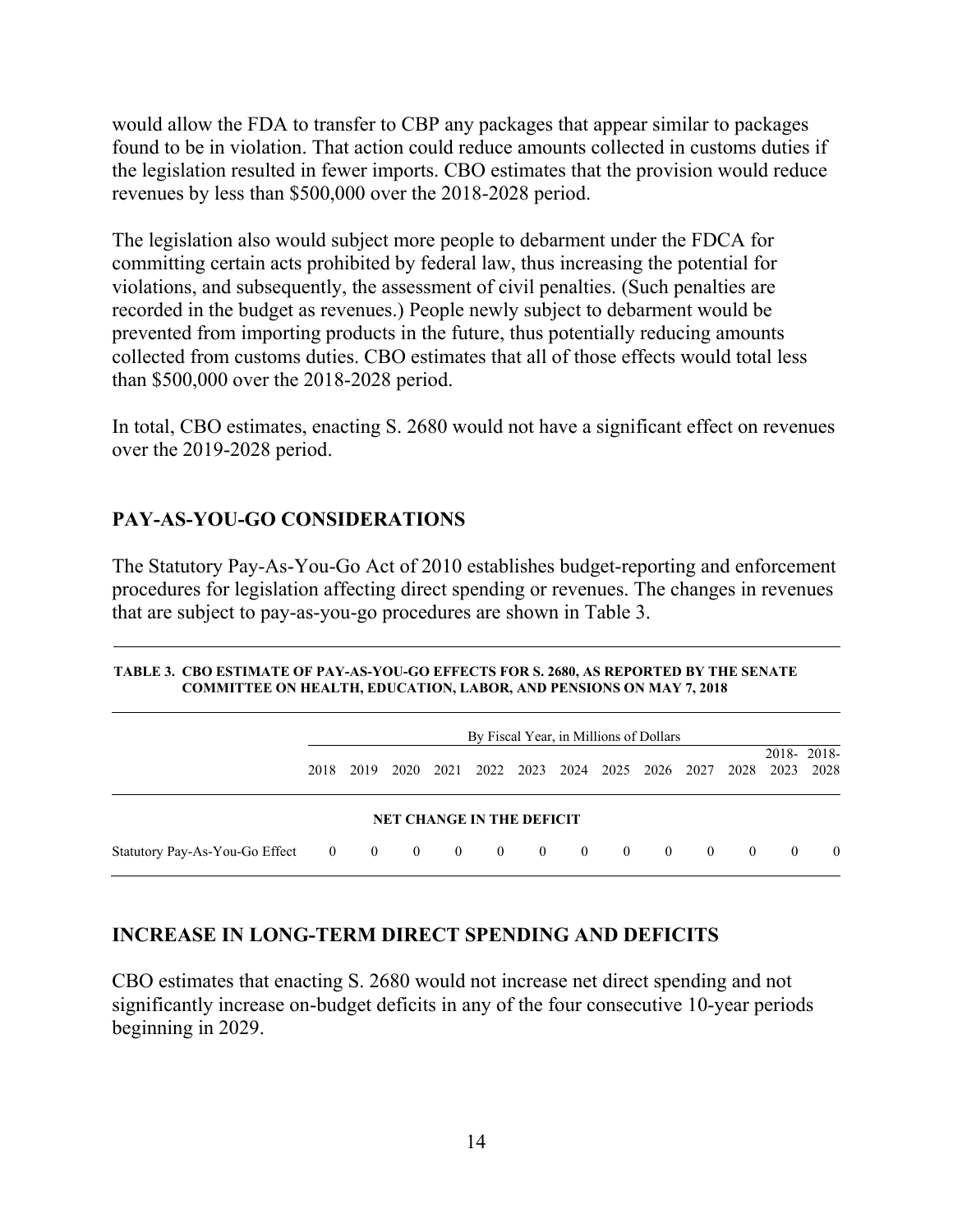### **MANDATES**

Title III of S. 2680 would impose a private-sector mandate as defined in UMRA by permitting the Secretary of HHS to require drug developers and manufacturers to implement new drug-packaging and disposal systems as part of a strategy to evaluate and mitigate risk. CBO expects that the Secretary would use the new regulatory authority to require such systems; however, CBO is uncertain about how and when those requirements would be implemented. Consequently, CBO cannot determine whether the aggregate cost of the requirements would exceed the annual threshold for private-sector mandates established in UMRA (\$160 million in 2018, adjusted annually for inflation).

The bill would not impose intergovernmental mandates as defined in UMRA.

### **PREVIOUS CBO ESTIMATES**

On June 6, 2018, CBO issued estimates for other opioid-related legislation:

- Estimates for 59 bills as ordered reported by the House Committee on Energy and Commerce on May 9 and 17, 2018; and
- Estimates for 7 bills as ordered reported by the House Committee on Ways and Means on May 16, 2018.

Some of those bills contain provisions that are similar or identical to provisions in S. 2680. For those provisions, CBO's estimates are the same. Any differences among the cost estimates are attributable to differences in the provisions.